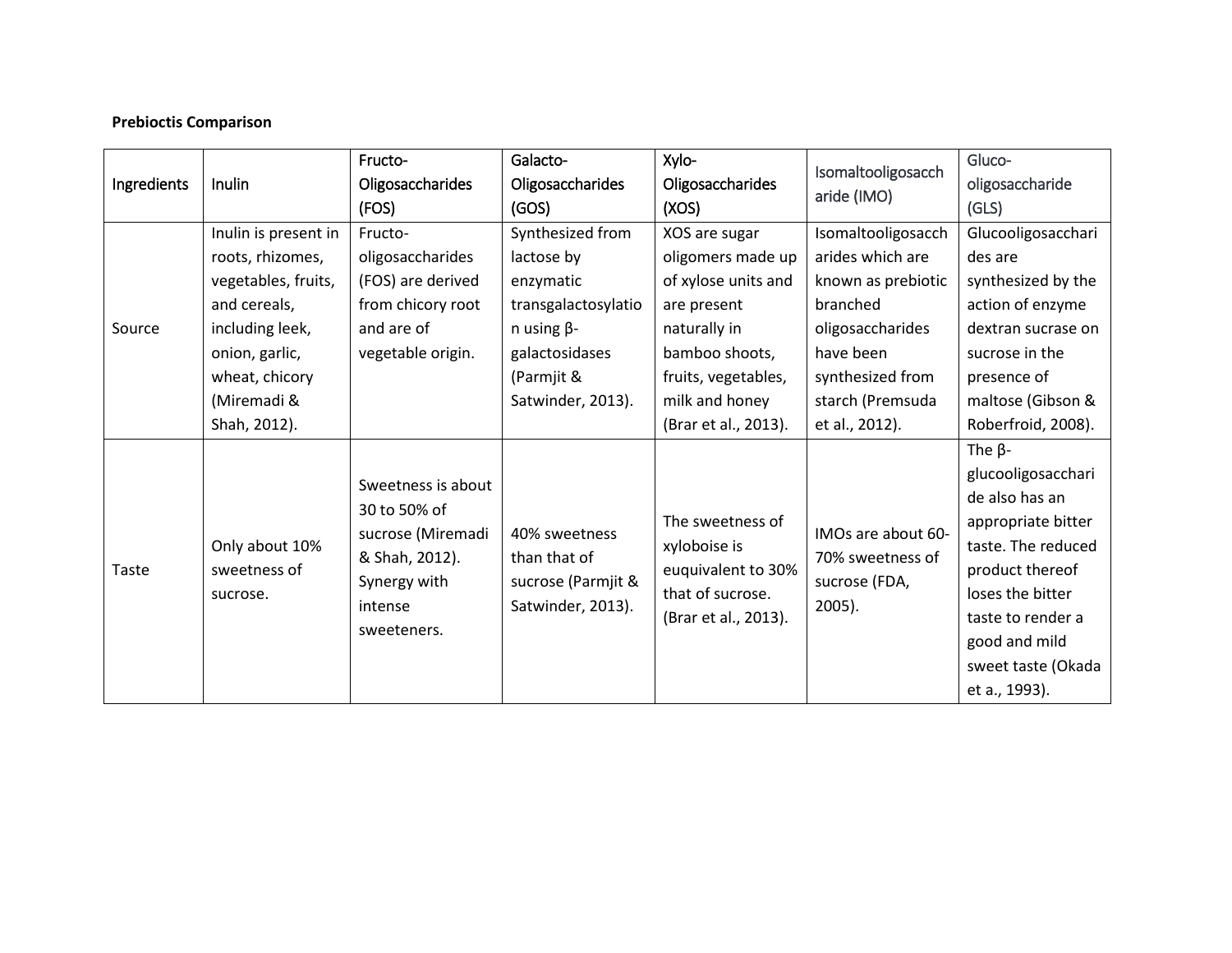| Technological<br>Properties             | Fat replacer<br>$\bullet$<br>contributing<br>body and<br>mouthfeel<br>Gelling<br>$\bullet$<br>capacity (at<br>high<br>concentration)<br>Foam and<br>$\bullet$<br>emulsion<br>stabilization<br>(Gibson &<br>Roberfroid,<br>$2013$ ). | Sugar<br>replacement<br>Moisture<br>$\bullet$<br>retention/hum<br>ectant (Gibson<br>& Roberfroid,<br>$2013$ ).                                                                            | Sugar<br>$\bullet$<br>replacement<br>Moisture<br>retention/humecta<br>nt (Gibson &<br>Roberfroid, 2013).                                           | Reinforcement<br>$\bullet$<br>agent (GRAS,<br>$2013$ ).                                                                                             | Sugar<br>$\bullet$<br>replacement<br>(FDA, 2005).                                                                                                                                                                                              |  |
|-----------------------------------------|-------------------------------------------------------------------------------------------------------------------------------------------------------------------------------------------------------------------------------------|-------------------------------------------------------------------------------------------------------------------------------------------------------------------------------------------|----------------------------------------------------------------------------------------------------------------------------------------------------|-----------------------------------------------------------------------------------------------------------------------------------------------------|------------------------------------------------------------------------------------------------------------------------------------------------------------------------------------------------------------------------------------------------|--|
| Recommende<br>d<br>Consumption<br>Level | Studies have<br>suggested that up<br>to 70 grams of<br>inulin per day<br>(FDA, 2003).                                                                                                                                               | Ingestion of 20 g<br>oligofructose/day<br>did not affect the<br>cytolytic activity of<br>fecal water and<br>had no significant<br>effect on intestinal<br>permeability (FDA,<br>$2011$ ). | Studies showed<br>GOS is safely<br>consumed by<br>adults up to<br>10g/day without<br>showing<br>gastrointestinal<br>intolerance (FDA,<br>$2013$ ). | Human clinical<br>trials reported that<br>intakes of XOS up<br>to 12 g per day<br>were well<br>tolerated without<br>adverse events<br>(GRAS, 2013). | It has been<br>reported in clinical<br>trials that IMO do<br>not cause any GI<br>upset when<br>consumed up to<br>10-20 g/day.<br>Generally, IMO has<br>been reported to<br>be safe up to<br>30g/day per adult<br>individual (FDA,<br>$2005$ ). |  |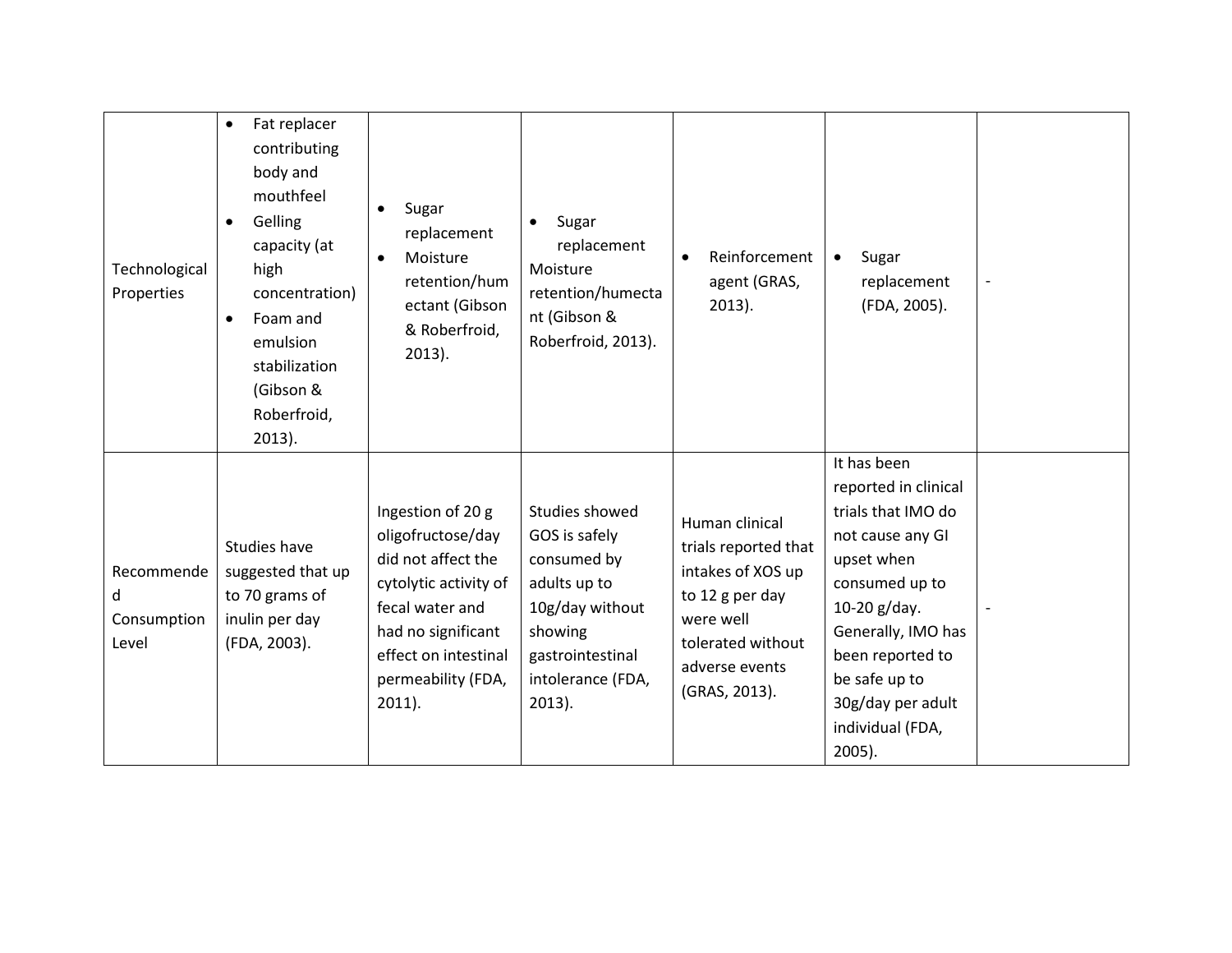## **References**

Ruekjumnong, R., Ngampanya, B. & Khuwijitjaru, P. (2015). Functional prebiotic activity of inulin and fructooligosaccharides. Journal of Food Science and Agricultural Technology, 1(1), 149-51.

Gibson, G. & Roberfroid, M. B. (2013). Colonic Microbiota, Nutrition and Health. Springer.

Parmjit, S. P. & Satwinder, S. M. (2013). Biotechnology in Agriculture and Food Processing. CRC Press, 284-9.

GRAS. (2013). GRAS Notification for Shangdong Longlive Biotechnology, Ltd.'s Xylooligosaccharides. Retrieved from <http://www.fda.gov/downloads/Food/IngredientsPackagingLabeling/GRAS/NoticeInventory/ucm349361.pdf>

Patel, B., Patel, M. & Krishnamurthy, R. (2013). Isomaltooligosaccaride: A Prebiotic Compound Beneficial For Health. CIBTech Journal of Microbiology, 2(2), 10-4.

Brar, S. K., Dhllion, G. S. & Fermamdes, M. (2013). Biotransformation of Waste Biomass into High Value Biochemicals. Springer Science & Business Media, 237-257.

Miremadi, F. & Shah, N. P. (2012). Applications of Inulin and Probiotics in health and nutrition. (International Food Research Journal, 19(4), 1337- 50.

FDA. (2013). GRAS Notification Prepared for and Submitted to Office of Food Additive Safety. Retrieved from <http://www.fda.gov/downloads/Food/IngredientsPackagingLabeling/GRAS/NoticeInventory/UCM381400>

FDA. (2011). Determination of the GRAS Status of the Addition of Oligofructose to Infant Formula as a Nutritional Supplement. Retrieved from <http://www.fda.gov/downloads/Food/IngredientsPackagingLabeling/GRAS/NoticeInventory/ucm277112.pdf>

Gibson, G. R. & Roberfroid, M. (2008). Handbook of Prebiotics. CRC, 48-59.

FDA. (2005). Isomalto-oligosaccharide. Retrieved from <http://www.fda.gov/downloads/Food/IngredientsPackagingLabeling/GRAS/NoticeInventory/ucm268863.pdf>

FDA. (2003). Generally Recognized As Safe (Gras) Notification For Frutafit. Retrieved from <http://www.fda.gov/downloads/Food/IngredientsPackagingLabeling/GRAS/NoticeInventory/UCM261559>